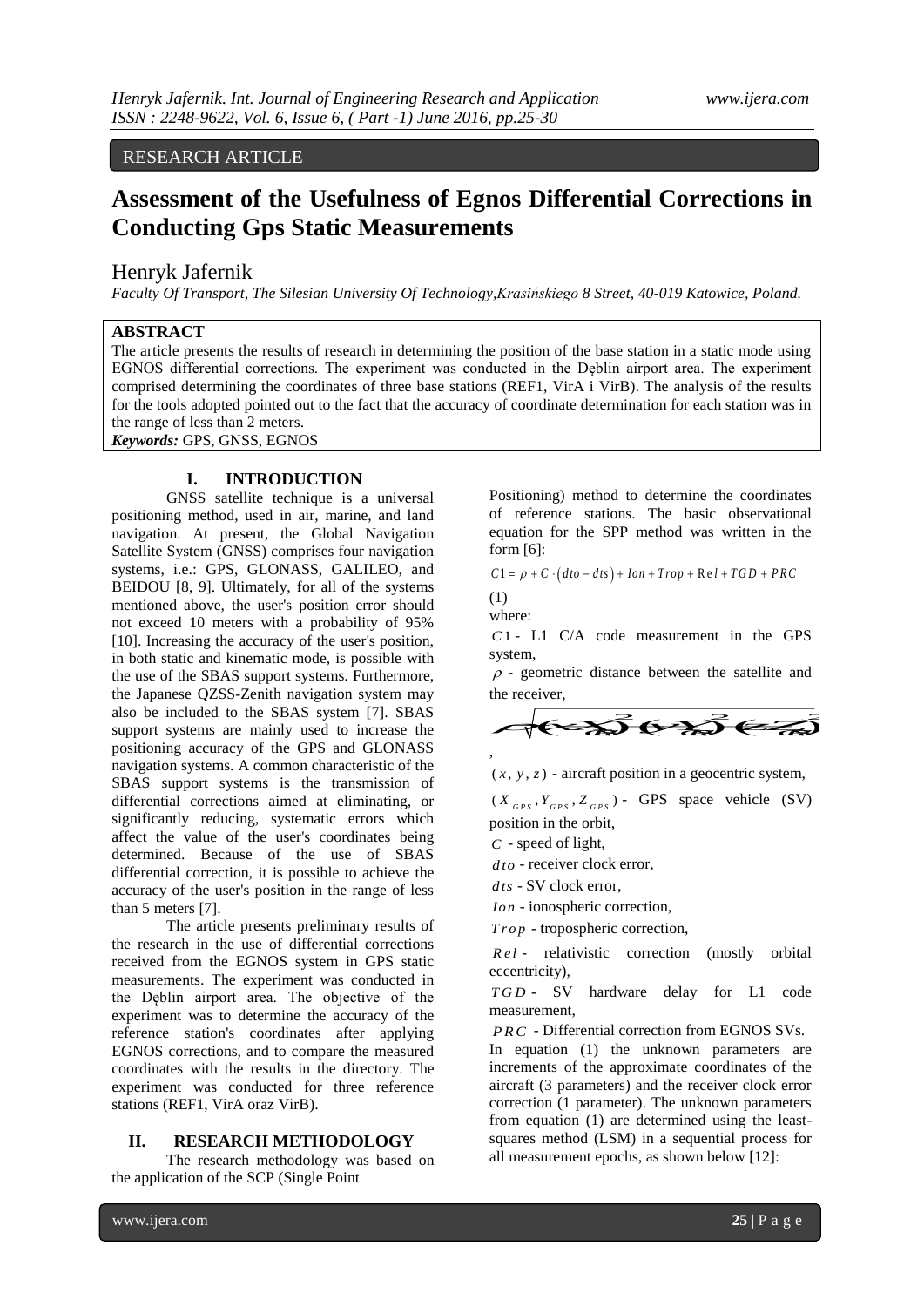$$
\begin{cases}\n x = N^{-1} \cdot L \\
 v = A \cdot x - l \\
 m \cdot 0 = \sqrt{\frac{[P \cdot v]}{n - k}} \\
 m \cdot x_{YZ} = m \cdot 0 \cdot \sqrt{N^{-1}}\n\end{cases}
$$
\n(2)

where:

x- vector of parameters to be estimated, N- matrix of the standard equation system,

 $N = A^T \cdot P \cdot A$ ,

A - coefficient matrix,

P- matrix of weights,

l- vector of observations,

v- vector of corrections,

L - vector of free terms;

 $L = A^T \cdot P \cdot l$ ,

m0- unit mean error,

n- number of measurements,

k - number of parameters determined,

 $k = 4$ .

 $m<sub>XYZ</sub>$ - mean errors of the parameters determined in the geocentric system XYZ.

# **III. COURSE OF THE RESEARCH EXPERIMENT AND ITS RESULTS**

The experiment consisted of three research tests performed in order to determine the base station positioning accuracy after the application of EGNOS differential corrections. The coordinates of each base station were then compared with coordinates extracted from the RINEX file header. The research experiment was conducted in the morning in the Dęblin airport area. For the purposes of the experiment, three reference stations (REF1, VirA, and VirB) were deployed to secure air operations and monitor the changes of the aircraft position (flight test involving the Cessna 172).



REF1 reference station was an actual physical reference station (CORS), in which a dual frequency Topcon TPS Hiper receiver was installed that recorded GPS/GLONASS observations with 1 second interval. VirA and VirB base stations were local reference stations, deployed for the purpose of the research experiment. VirA and VirB stations were equipped with TRIMBLE NETRS receivers (with TRM41249.00 TZGD antennas) which recorded only GPS observations with 1 second interval. Location of REF1, VirA, and virB reference stations in geodetic coordinates B and L (geodetic latitude and longitude) is shown in Fig. 1. The coordinates of the REF1, VirA, and VirB base stations were accurately determined in ETRF'89 (European Terrestrial Reference Frame 1989) geocentric system, and they are listed in Table 1

**Table 1.** Catalog coordinates of REF1, VirA, VirB reference stations in ETRF'89 system.

| Reference | Parameter    | Coordinate   |
|-----------|--------------|--------------|
| station   |              | value [m]    |
| REF1      | X coordinate | 3687929,1998 |
|           | Y coordinate | 1480229,4605 |
|           | Z coordinate | 4972323.7996 |
| VirA      | X coordinate | 3696489,0264 |
|           | Y coordinate | 1456085,7505 |
|           | Z coordinate | 4973095,4807 |
| VirB      | X coordinate | 3708190.7801 |
|           | Y coordinate | 1489430.2983 |
|           | Z coordinate | 4954599.0296 |

The Topcon TPS Hiper receiver in the REF1 station was collecting satellite observations from 09:40:20 to 10:36:53, and the TRIMBLE NETRS receivers in the VirA and VirB stations from 09:35:00 to 10:44:59 respectively, according to GPS Time. Topcon TPS Hiper recorded code observations (P1, C1, and P2), phase observations (L1 and L2), and Doppler observations (D1 and D2). TRIMBLE NETRS receivers, on the other hand, recorded code observations (C1 and P2), phase observations (L1 and L2), and the signal-to noise ratio SNR (S1 and S2).

During the experiment, coordinates of three reference stations were determined using EGNOS correction. EGNOS differential corrections, in the form of "EMS" text files [5], were downloaded from a Web server, http://www.egnos-pro.esa.int/ems/index.html. The coordinates of individual base stations were determined using differential corrections received from the EGNOS satellites: S120, S124, and S126. The coordinates of the three base stations were computed in the RTKLIB (RTKPOST module) program package [14]. For the purpose of the research tests performed, RTKPOST module was configured for the EGNOS system, as follows [2]: - positioning type: SPP,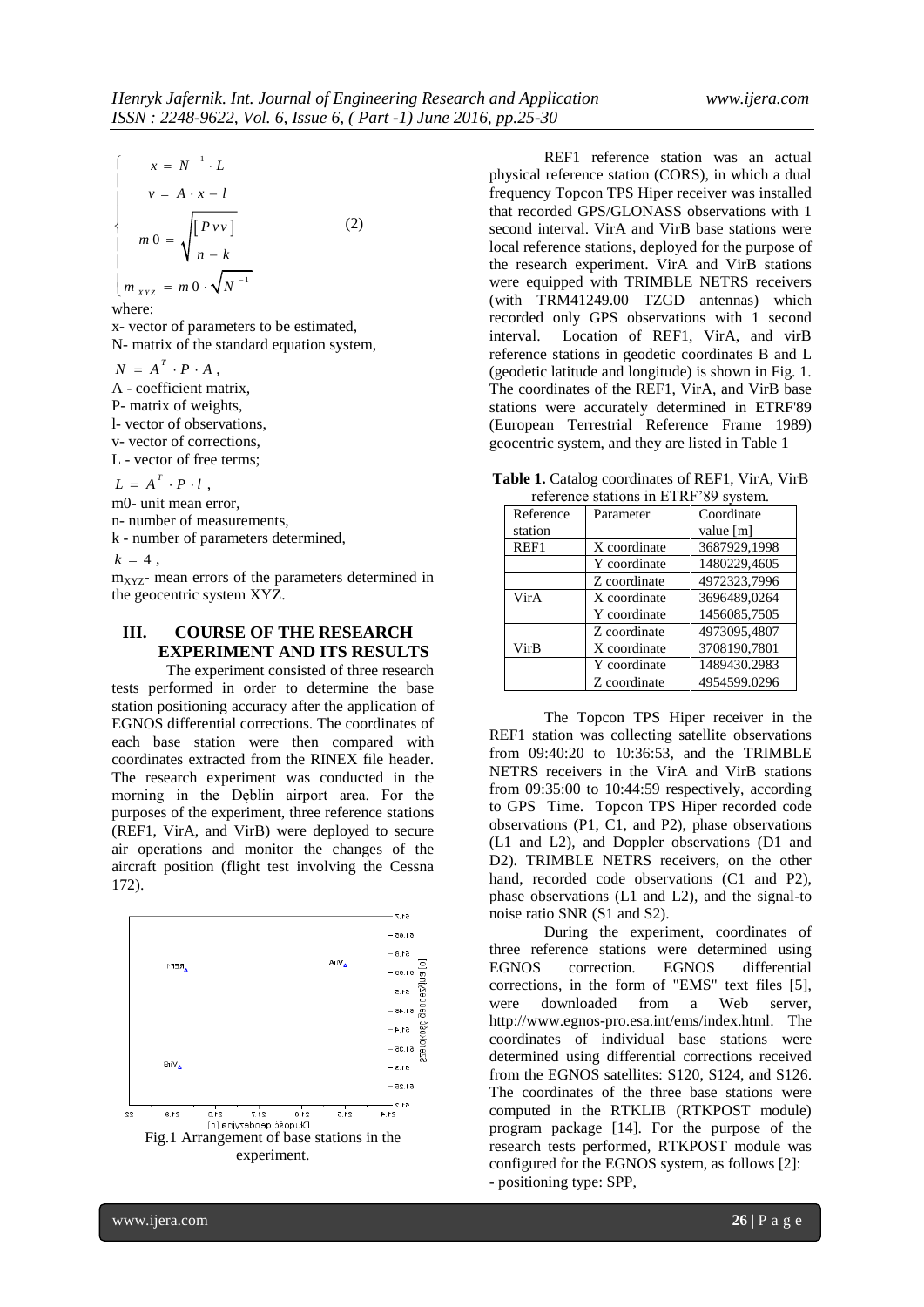- elevation mask:  $10^0$ ,
- ionospheric correction source: SBAS,
- tropospheric correction source: SBAS,
- source of ephemeral data: Broadcast message and SBAS,
- satellite systems used for the computations: GPS i SBAS,
- reference system: geocentric ECEF (XYZ),

The results of the experiments are presented in Tab. 2, 3, and 4. These tables show the mean error values in the determination of the XYZ coordinates for individual reference stations (REF1, VirA, andVirB) after applying EGNOS differential correction.

**Table 2.** Coordinate calculation accuracy for the REF1 base station.

| <b>Paramete</b> | <b>Differenti</b> | <b>Differential</b> | <b>Differenti</b> |
|-----------------|-------------------|---------------------|-------------------|
| r               | яl                | correction          | яl                |
|                 | correction        | source              | correction        |
|                 | source            | <b>EGNOS</b>        | source            |
|                 | <b>EGNOS</b>      | S124                | <b>EGNOS</b>      |
|                 | <b>S120</b>       |                     | S <sub>126</sub>  |
| $\mathbf x$     | $1.695$ m         | 1.685<br>m          | $1.297$ m         |
| coordinat       | (dispersion       | (dispersion         | (dispersion       |
| mean<br>e       | of results        | results<br>of       | of results        |
| error           | from 1.031        | 1.093<br>from       | from $0.792$      |
| (Mx)            | m to 3.019        | m to 3.019          | m to 2.199        |
|                 | m)                | m)                  | m)                |
| Y               | 0.939<br>m        | 0.940<br>m          | 0.733<br>m        |
| coordinat       | (dispersion       | (dispersion         | (dispersion       |
| mean<br>e       | results<br>of     | results<br>of       | results<br>of     |
| error           | from 0.757        | from $0.757$        | from $0.499$      |
| (My)            | m to 1.201        | m to 1.201          | m to 1.104        |
|                 | m)                | m)                  | m)                |
| 7.              | 1.826<br>m        | 1.830<br>m          | 1.406<br>m        |
| coordinat       | (dispersion       | (dispersion         | (dispersion       |
| mean<br>e       | of results        | results<br>of       | of results        |
| error           | from 1.334        | from $1.332$        | from 0.949        |
| (Mz)            | m to 2.681        | m to 2.681          | m to 2.337        |
|                 | m)                | m)                  | m)                |
| Point           | 2.689<br>m        | 2.684<br>m          | 2.059<br>m        |
| positionin      | (dispersion       | (dispersion         | (dispersion       |
| g error in      | results<br>of     | of<br>results       | of<br>results     |
| 3D space        | from 1.894        | from $2.006$        | from $1.343$      |
| (Mp)            | m to 3.577        | to 3.577<br>m       | m to 3.199        |
|                 | m)                | m)                  | m)                |

**Table 3**. Coordinate calculation accuracy for the VirA base station.

| <b>Parameter</b> | <b>Differential</b><br>correction | <b>Differential</b><br>correction | <b>Differential</b><br>correction |
|------------------|-----------------------------------|-----------------------------------|-----------------------------------|
|                  | source                            | source                            | source                            |
|                  | <b>EGNOS</b>                      | <b>EGNOS</b>                      | <b>EGNOS</b>                      |
|                  | <b>S120</b>                       | S <sub>124</sub>                  | S <sub>126</sub>                  |
| X                | 1.766<br>m                        | 1.767<br>m                        | 1.331<br>m                        |
| coordinate       | (dispersion                       | (dispersion                       | (dispersion                       |
| mean             | of results                        | of results                        | of results                        |
| error            | from $1.032$                      | from $1.094$                      | from $0.793$                      |
| (Mx)             | m to 3.134                        | m to 3.134                        | m to 2.198                        |
|                  | m)                                | m)                                | m)                                |
| Y                | 0.955<br>m                        | 0.957<br>m                        | 0.749<br>m                        |
| coordinate       | (dispersion)                      | (dispersion                       | (dispersion)                      |
| mean             | of<br>results                     | of results                        | of results                        |
| error            | from $0.748$                      | from $0.748$                      | from $0.497$                      |
| (Mv)             | m to 1.229                        | m to 1.238                        | m to 1.166                        |
|                  | m)                                | m)                                | m)                                |

| z                | 1.799<br>m   | 1.805<br>m   | 1.398<br>m   |
|------------------|--------------|--------------|--------------|
| coordinate       | (dispersion  | (dispersion) | (dispersion) |
| mean             | of results   | of results   | of results   |
| error            | from $1.320$ | from $1.331$ | from $0.948$ |
| (Mz)             | m to 2.676   | m to 2.677   | m to 2.335   |
|                  | m)           | m)           | m)           |
| Mean             | 2.733<br>m   | 2.738<br>m   | 2.087<br>m   |
| Radial           | (dispersion  | (dispersion  | (dispersion) |
| <b>Spherical</b> | of results   | of results   | of results   |
| <b>Error</b>     | from 1.894   | from $2.005$ | from $1.342$ |
| (Mp)             | m to 3.688   | m to 3.689   | m to 3.235   |
|                  | m)           | m)           | m)           |

**Table 4.** Coordinate calculation accuracy for the VirB base station.

| <b>Parameter</b> | <b>Differential</b>    | <b>Differential</b> | <b>Differential</b>    |
|------------------|------------------------|---------------------|------------------------|
|                  | correction             | correction          | correction             |
|                  | source                 | source              | source                 |
|                  | <b>EGNOS</b>           | <b>EGNOS</b>        | <b>EGNOS</b>           |
|                  | <b>S120</b>            | <b>S124</b>         | <b>S126</b>            |
| $\mathbf{x}$     | 1.771<br>m             | 1.772<br>m          | 1.333<br>m             |
| coordinate       | (dispersion            | (dispersion         | (dispersion)           |
| mean             | results<br>of          | results<br>of       | of<br>results          |
| error            | 1.034<br>from          | 1.096<br>from       | 0.794<br>from          |
| (Mx)             | m to 3.133             | m to 3.133          | m to 2.198             |
|                  | m)                     | m)                  | m)                     |
| Y                | 0.955<br>m             | 0.958<br>m          | 0.750<br>m             |
| coordinate       | (dispersion            | (dispersion)        | (dispersion)           |
| mean             | of<br>results          | of results          | of<br>results          |
| error            | 0.749<br>from          | 0.749<br>from       | from $0.499$           |
| (Mv)             | m to 1.229             | m to 1.238          | m to 1.165             |
|                  | m)                     | m)                  | m)                     |
| Z                | 1.804<br>m             | 1.809<br>m          | 1.402<br>m             |
| coordinate       | (dispersion            | (dispersion)        | (dispersion            |
| mean             | results<br>of          | results<br>of       | results<br>of          |
| error            | 1.320<br>from          | from $1.330$        | from $0.947$           |
| (Mz)             | m to 2.670             | m to 2.670          | m to 2.338             |
|                  | m)                     | m)                  | m)                     |
| Mean             | 2.738<br>m             | 2.734<br>m          | 2.090<br>m             |
| <b>Radial</b>    | (dispersion            | (dispersion         | (dispersion            |
| <b>Spherical</b> | $\sigma$ of<br>results | of<br>results       | $\sigma$ of<br>results |
| Error            | 1.894<br>from          | 2.005<br>from       | 1.342<br>from          |
| (Mp)             | m to 3.687             | m to 3.687          | m to 3.268             |
|                  | m)                     | m)                  | m)                     |

It was determined in the research experiment that the average mean error of the X coordinate for each reference station amounted to less than 2 m (based on the differential corrections received from S120, S124, and S126 satellites). When differential corrections from the S126 satellite were used, the mean error of the X coordinate was approximately 1.3m for each reference station. The use of differential correction received from the S120 and S124 satellites resulted in the mean error of the X coordinate being approximately 1.7 m for each of the three base stations.

The mean error of the Y coordinate is less than 1 m for the REF1, VirA, and VirB stations (after the application of the EGNOS differential correction). *It should be stressed that the use of corrections received from the S126 satellite reduces the accuracy of the Y coordinate to approximately 0.75m.* Differential correction from the S120 and S124 satellites allows the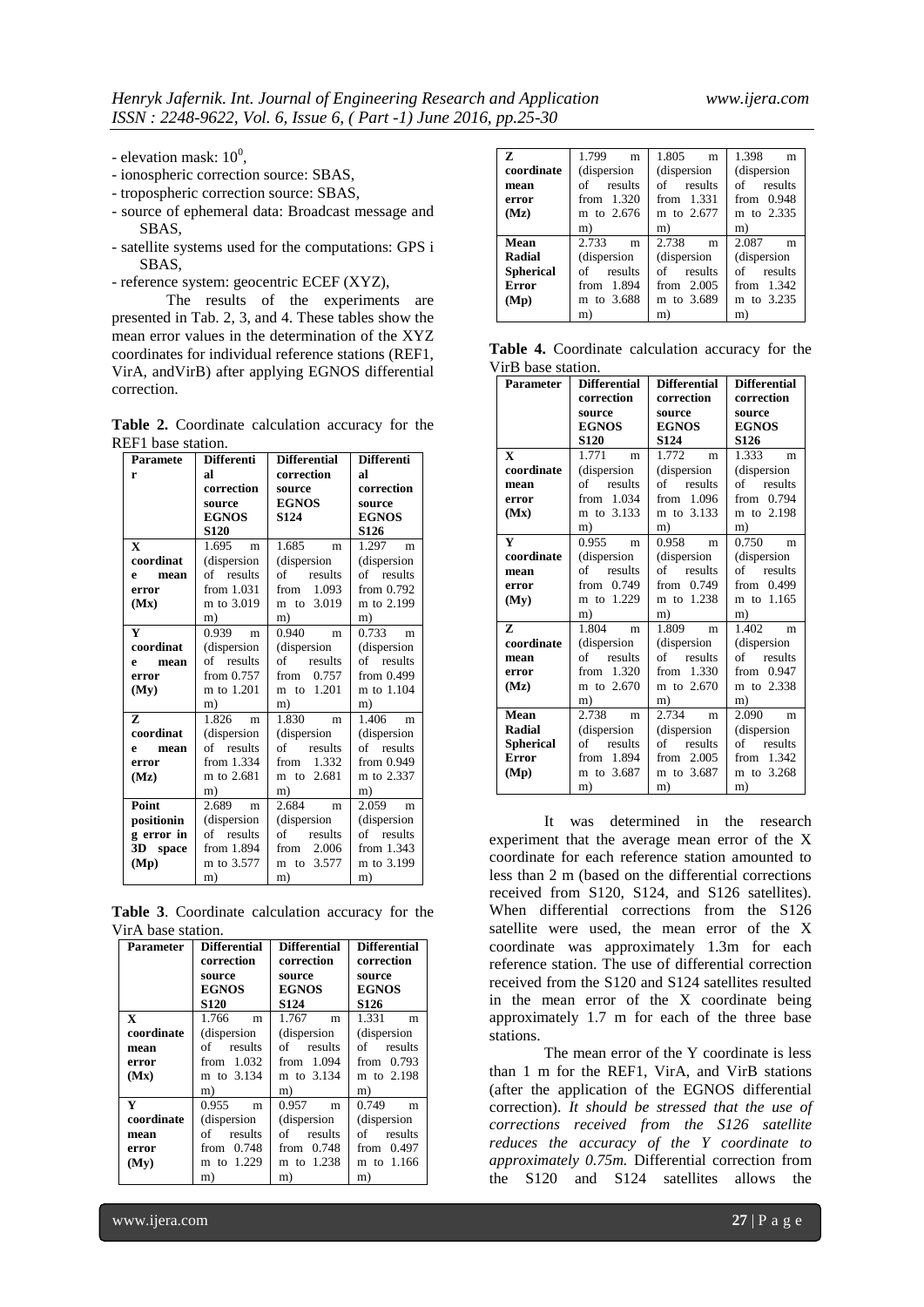achievement of the Y coordinate accuracy of about 1 m for each reference station. The accuracy of calculating the Z coordinate was in the experiment under consideration less than 2 m for all three base stations. It is worth noting that the differential corrections received from the S126 a satellite allow the achievement of an average accuracy of the Z coordinate at approximately 1.4m. On the other hand, differential corrections from the S120 and S124 satellites allow the achievement of an average accuracy of the Z coordinate at approximately 1.8 m. Tables 2, 3, and 4 also show the Mean Radial Spherical Error [13] (Mp) for all reference stations. The value of the parameter Mp for each reference station is approximately 2 meters after the application of the differential correction received from the S126 satellite, and approximately 2.7 m when the differential correction was received from S120 and S124. It should be noted that the difference of the parameter Mp after applying the EGNOS correction received from satellite S126 and satellites S120 and S124 is fairly significant, being approximately 0.7 m.

In the experiment, the difference was determined between the values of XYZ coordinates obtained by means of the EGNOS solution and the catalog values of the reference station coordinates coming from the RINEX file header. Difference values for the coordinates of individual reference stations were determined on the basis of the relationship:

$$
\begin{cases}\nDX = X_{EGNOS} - X_{RINEX} \\
DY = Y_{EGNOS} - Y_{RINEX} \\
DZ = Z_{EGNOS} - Z_{RINEX}\n\end{cases}
$$
\n(3)

where:

 $(D X, DY, D Z)$  - difference of coordinate values;

 $(X_{EGNOS}, Y_{EGNOS}, Z_{EGNOS})$  - coordinates of the reference station determined after the application of the EGNOS differential corrections received from satellites S120, S124, and S126;

 $(X_{RINEX}, Y_{RINEX}, Z_{RINEX})$ -catalog values of the coordinates for each reference station on the basis of the RINEX file.

Figures 2,3,4 present the values of the DX, DY, and DZ parameters obtained for the REF1 reference station. The mean value of the DX parameter for the REF1 station (Fig.2) is approximately -2.7 m (after the S126 correction) and -3.7 m (after the S120 and S124 corrections). When the differential correction received from satellite S126 was applied, there was a large dispersion of results, which is reflected in the precision of determining the DX parameter.



**Fig. 2.** The difference between the X coordinate value obtained by means of the EGNOS solution and the catalog values coming from the RINEX file for the REF1 station.

The mean value of the DY parameter for the REF1 station (Fig.3) is approximately 0.1 m (after the S126 correction) and 0.5 m (after the S120 and S124 correction). The dispersion of the parameter DY results after the S126 correction is greater than that obtained after the S120 and S124 corrections.



**Fig. 3.** The difference between the Y coordinate value obtained by means of the EGNOS solution and the catalog values coming from the RINEX file for the REF1 station.

The mean value of the DZ parameter for the REF1 station (Fig.4) is approximately -2.1 m (after the S126 correction) and -2.7 m (after the S120 and S124 correction). It is worth noting that the lowest differences of the coordinate values obtained by means of the EGNOS solution and the catalog values coming from the RINEX file may be observed for the Y and the greatest for the X coordinate.



**Fig. 4.** The difference between the Z coordinate value obtained by means of the EGNOS solution and the catalog values coming from the RINEX file for the REF1 station.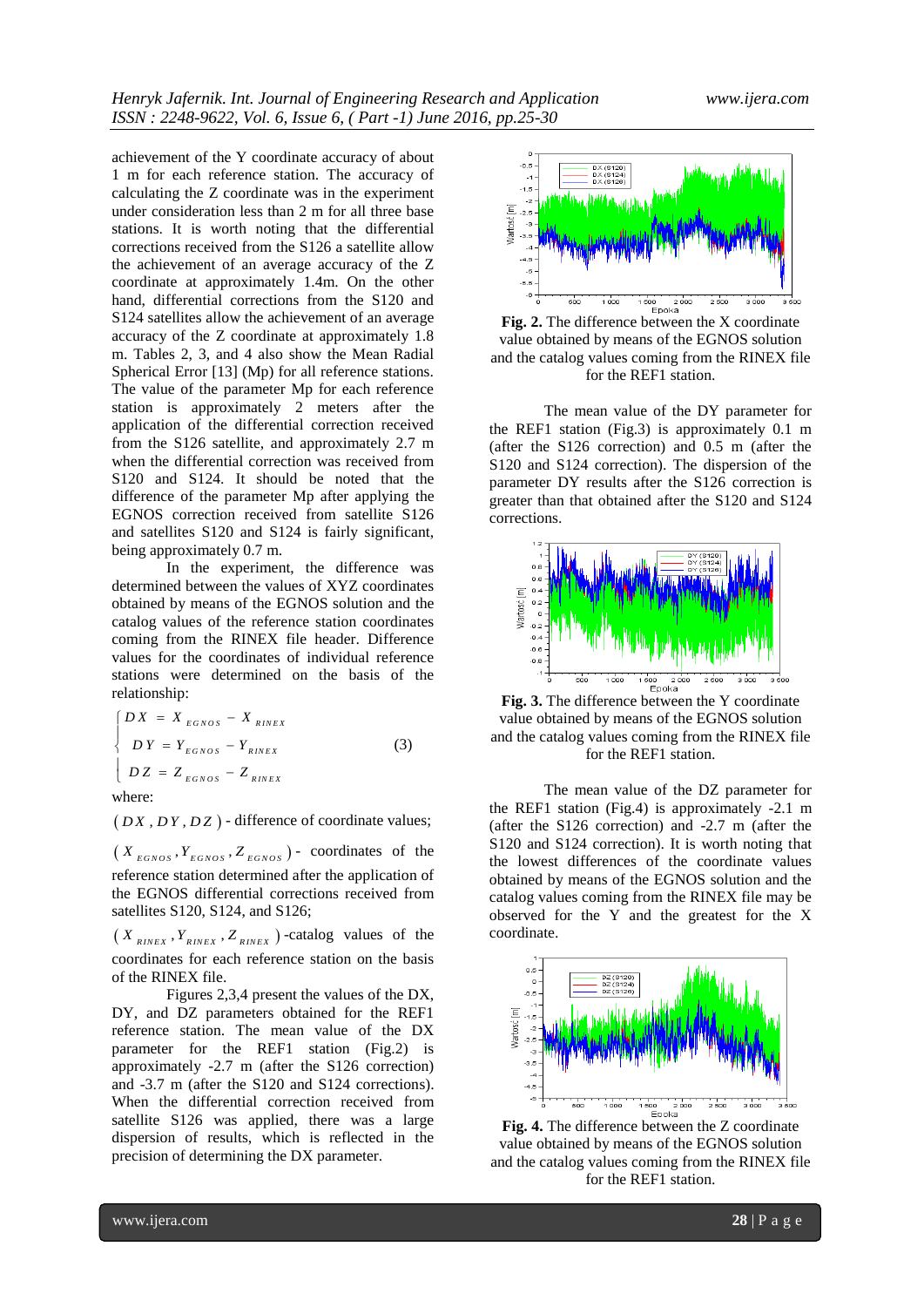Figures 5,6,7 present the values of the DX, DY, and DZ parameters obtained for the VirA reference station.



**Fig. 5.** The difference between the X coordinate value obtained by means of the EGNOS solution and the catalog values coming from the RINEX file for the VirA station.

The mean value of the DX parameter for the VirA station (Fig.5) is approximately 1 m (after the S126 correction) and 0.1 m (after the S120 and S124 corrections). The dispersion of the values obtained for the DX parameter varies from -2.5 m to almost 4 m. The mean value of the DY parameter for the VirA station (Fig.6) is approximately -0.6 m (after the S126 correction) and -0.1 m (after the S120 and S124 corrections).



**Fig. 6**. The difference between the Y coordinate value obtained by means of the EGNOS solution and the catalog values coming from the RINEX file for the VirA station.

The mean value of the DZ parameter for the VirA station (see Fig.7) is approximately -0.6 m (after the S126 correction) and -1.1 m (after the S120 and S124 corrections).



**Fig. 7.** The difference between the Z coordinate value obtained by means of the EGNOS solution and the catalog values coming from the RINEX file for the VirA station.

For the VirA station, the lowest differences of the coordinate values obtained by means of the EGNOS solution and the catalog values coming from the RINEX file may be observed for the Y and the greatest for the Z coordinate. Figures 8,9,10 present the values of the DX, DY, and DZ parameters obtained for the VirB reference station. The mean value of the DX parameter for the VirB station (Fig.8) is approximately 1 m (after the S126 correction) and 0.1 m (after the S120 and S124 correction).



**Fig. 8.** The difference between the X coordinate value obtained by means of the EGNOS solution and the catalog values coming from the RINEX file for the VirB station.

The mean value of the DY parameter for the VirB station (see Fig.9) is approximately -0.5 m (after the S126 correction) and -0.1 m (after the S120 and S124 corrections).



**Fig. 9.** The difference between the Y coordinate value obtained by means of the EGNOS solution and the catalog values coming from the RINEX file for the VirB station.

The dispersion of the values obtained for the DX parameter varies from -2 m to almost 4 m. The mean value of the DY parameter for the VirB station (Fig.10) is approximately -0.6 m (after the S126 correction) and -1.1 m (after the S120 and S124 corrections). For the VirB station, the lowest